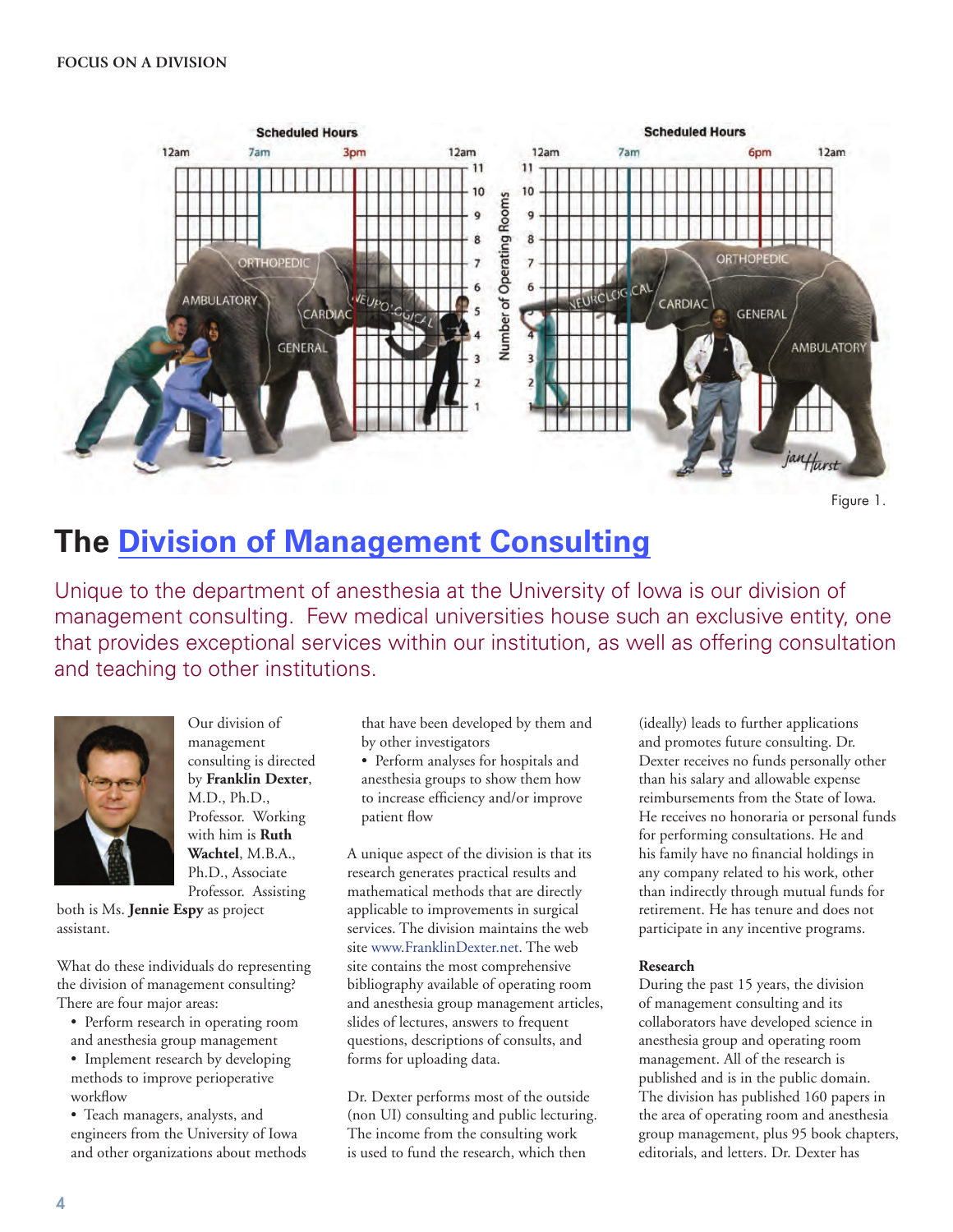also assisted in more than 90 projects by performing statistical analyses.

The development of operating room management science at the University of Iowa started when Dr. Dexter came to the University in 1990 for his anesthesia residency. In addition to receiving his medical degree from Case Western Reserve University, Dr. Dexter also earned his doctorate in biomedical engineering. To specialize in biomathematics, he took mathematical modeling courses from different departments. Many of the applications were in business systems. When he was finishing his residency, the then head of the Iowa anesthesia department, Dr. **John Tinker**, asked him to apply his background in statistical and mathematical modeling to address the economic consequences of patient stays in the postanesthesia care unit. This was the beginning of internal consulting.

Dr. Dexter remained at the University of Iowa after his residency. By 2003, he was spending an increasing amount of time doing projects for hospitals and companies other than the University of Iowa. By 2003, Dr. Wachtel had recently completed her masters in business administration degree in medical group management from the University of St. Thomas in Minneapolis, MN. She began working on our department's internal projects, providing Dr. Dexter with more flexibility in performing the external projects. The research in the division:

• addresses future challenges in the department of anesthesia and throughout perioperative care at the University of Iowa

• considers topics that will be of concern to anesthesia groups and hospitals in the future and for which consulting software

can be developed

• evaluates methods for best teaching the principles of operating room management through the course given by the division, the material posted on the division's web site, and other educational programs

Research in the division spans a wide variety of areas. The examples below are based on the figures:

• Consider the picture from the cover of *Anesthesia and Analgesia* in which people try to force an elephant into a large cage whose opening is too small (figure  $1<sup>1</sup>$ *opposite page*). This picture illustrates the problem of matching staffing to actual workload in the operating room. Papers have investigated the assignment of block time to surgical services, how to schedule cases to avoid as much overtime as possible, how to estimate case durations, when to perform add-on cases, methods for predicting when a case will end given that it has already exceeded its scheduled time, etc. These papers have resulted in mathematical algorithms for staffing the operating room to maximize efficiency. A hospital or anesthesia group, or the division when doing consulting, employs these algorithms with operating room data or anesthesia billing time data to match staffing to workload. The elephant would then fit nicely into an appropriately sized cage.

• Another cover picture from the same journal deals with the start time of a case, incorporating uncertainty in the time remaining of an ongoing case (figure 22 ). With over two decades of research in case duration prediction, methods of calculations are sophisticated. For example, when it is calculated that there is a 90% chance that the preceding case has 1 hour and 10 minutes remaining,

*continued on page 6* 



**Dr. Dexter's 'Operations Research for Surgical Services' course was outstanding and has provided our institution with a framework for prioritizing operational decision making in the operating room. His approach has helped us to simplify the analysis of a very complex in- and out-of-the-OR environment.**

#### **Judy Kersten, M.D.**

UI anesthesia resident graduate, 1992 Professor and senior vice chair of anesthesiology Medical College of Wisconsin, Milwaukee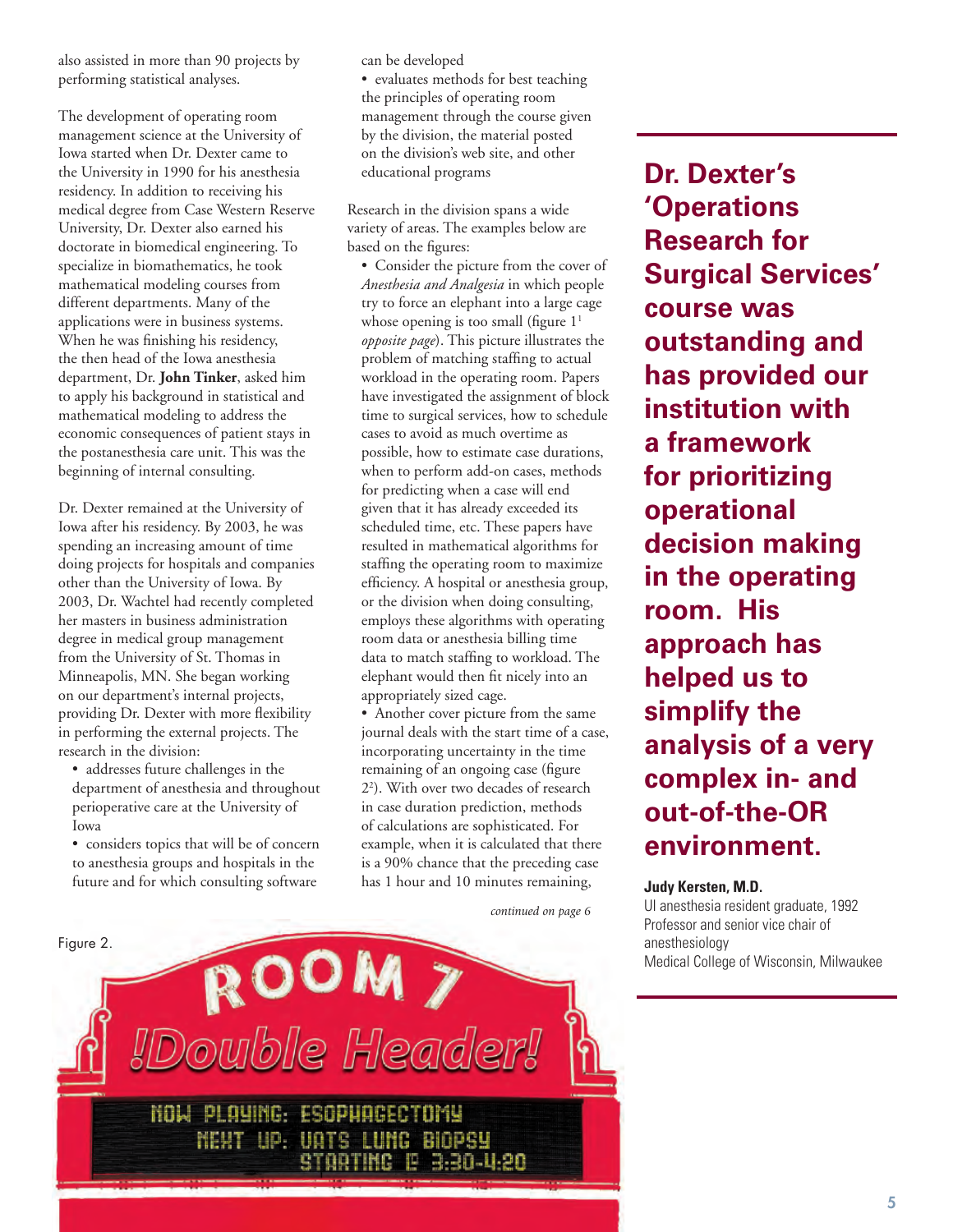## **FOCUS ON A DIVISION** *continued*

the actual probability is between 89% and 91%. Statistical methods are so important because many combinations of procedures have been performed previously by the same surgeon only a few times, if at all.

• The third cover picture deals with a metaanalysis comparing times to extubation and the variability in times to extubation for sevoflurane and desflurane (figure  $3<sup>3</sup>$ ). Learning how to quantify variability in nonoperative times is important because surgeons rate "patient quick to awaken" as being almost as important as "ability to calmly manage a crisis." Our research has also compared times to extubation and the variability in times to extubation for several other drug pairs, including combinations involving isoflurane and propofol.

35 companies. In addition, more than 140 internal projects have been performed. The division work has been and will continue to be about implementation. We take basic (applied) science developed by management scientists and industrial engineers and apply it to surgical services.

For some management studies, a paper can be read and then applied by hospital personnel. However, most papers require extensive computer programming for implementation. Some hospitals and anesthesia groups do not have trained personnel to perform the management calculations. Therefore, the division performs the analyses for outside hospitals, anesthesia groups, and companies. As part of a consult, Dr. Dexter teaches the organization about those analyses that



Other examples of our research include the epidemiology of anesthesia in remote locations, patient satisfaction with monitored anesthesia care, patient waiting times for surgery, economics and psychology of first case of the day starts, and staffing of the postanesthesia care unit.

## **Consulting**

The division of management consulting has performed more than 160 external consults, for more than 100 hospitals and were helpful. An advantage of having the division do the initial work is that software used to perform all of the analyses has already been developed. The anesthesia group needs to provide only raw data from its anesthesia or operating room information system.

Some of the analyses that the division performs include:

- case scheduling
- financial analyses
- staffing the postanesthesia care unit
- selecting numbers of operating rooms
- matching of staffing to workload
- assessing market growth potential
- allocation of block time
- appropriate anesthesia institutional support

A group downloads the professional services agreement form, corresponds via email with Dr. Dexter, and then uploads data to our secure private cloud. Typically, results are discussed by web conferencing, or Dr. Dexter can visit.

The division also has a large hourly consulting practice, when mathematics is not the focus. Dr. Dexter uses his knowledge of the scientific literature and his extensive experience to aid an anesthesia group or hospital in making a decision. The consult is accomplished using web conferencing, email, or telephone. A typical example is implementation of a scheduling system for operating rooms or remote locations. The implementation will be done by the anesthesia group and/or its hospital with the help of outside consultants. Before the group makes a decision, it wants to know the principal issues to be considered. Usually this type of work takes a few hours. Essentially, the division's goal is to teach organizations how to use the science.

Drs. Dexter and Wachtel perform similar types of analyses internally for our department of anesthesia. In fact, much of the research is based on University of Iowa data. Dr. **Javier Campos**, executive medical director of the operative rooms, may have a question about the main surgical suite or the preanesthesia evaluation clinic. Dr. **John Laur**, medical director of the ambulatory surgery center, may have a question relative to his area of responsibility, or one of the anesthesia division directors may want to know more about an issue that requires data. They turn to the division of management consulting to provide the science on which they can base their decisions. Drs. Dexter and Wachtel analyze historical data and predict what issues will be important over the next year or more. Internal projects during the past two years have included:

• estimation of appropriate numbers and cost effectiveness of anesthesia technicians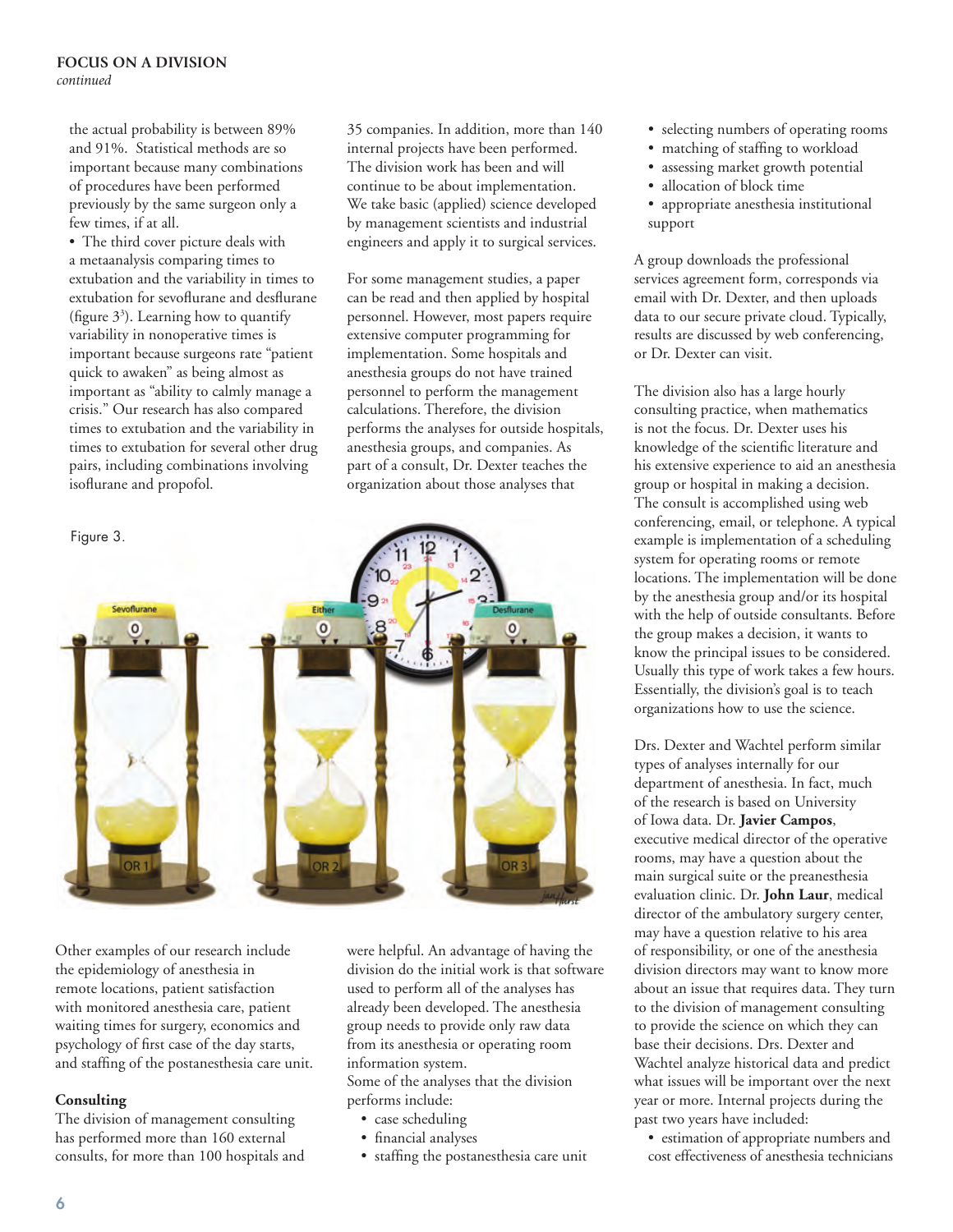- how and why to focus on turnovers based on psychological factors
- role of surgical outreach clinics in maintaining perioperative caseload
- impact of changes in scheduled procedure(s) on predictive errors in case durations
- optimal resident staff scheduling on specialty rotations
- influence of training programs on recruitment of CRNAs
- scheduling of preanesthesia evaluation clinics

Scientific approaches to these issues permit the department chair, vice chairs, assistants to the chair, etc., to make long-term evidence-based managerial decisions.

The external consulting is an important source of data and collaboration for scientific investigations that benefit the department of anesthesia at the University of Iowa. For example, current ongoing research aims to understand how an anesthesia group can best coordinate case scheduling at multiple facilities simultaneously. We collaborate with a group that has hundreds of operating rooms at dozens of facilities within a city. We also collaborate with basic and applied industrial engineers employing novel statistical and computational methods to understand the impact of anesthesiologists', nursing directors', and surgeons' psychological biases that affect appropriate decision-making. After this research is complete, the division will work on adaptation of the management science for practical use within the department. Principles will also be incorporated into its educational programs.

#### **Education**

The division of management consulting presents a course entitled "Operations Research in Surgical Services" several

times per year. The course provides the cognitive knowledge and problem-solving skills required by the American College of Graduate Medical Education for anesthesia systemsbased practice. Each of this year's CA-3 residents is participating in the class. By providing the class twice per year in Iowa City, residents, faculty, and new programmers working in our department can learn the science without having to travel. More detail regarding this course can be found on page 18 in this issue.

Franklin Dexter, M.D., Ph.D. *Professor Director, division of management consulting*

#### **References:**

1. McIntosh C, Dexter F, Epstein RH. The impact of service-specific staffing, case scheduling, turnovers, and first-case starts on anesthesia group and operating room productivity: A tutorial using data from an Australian hospital. Anesth Analg 2006; 106:1499-1516.

2. Dexter F, Epstein RH, Lee JD, Ledolter J. Automatic updating of times remaining in surgical cases using Bayesian analysis of historical case duration data and "instant messaging" updates from anesthesia providers. Anesth Analg 2009; 108:929-940.

3. Dexter F, Bayman EO, Epstein RH. Statistical modeling of average and variability of time to extubation for meta-analysis comparing desflurane to sevoflurane. Anesth Analg 2010; 110:570-580.